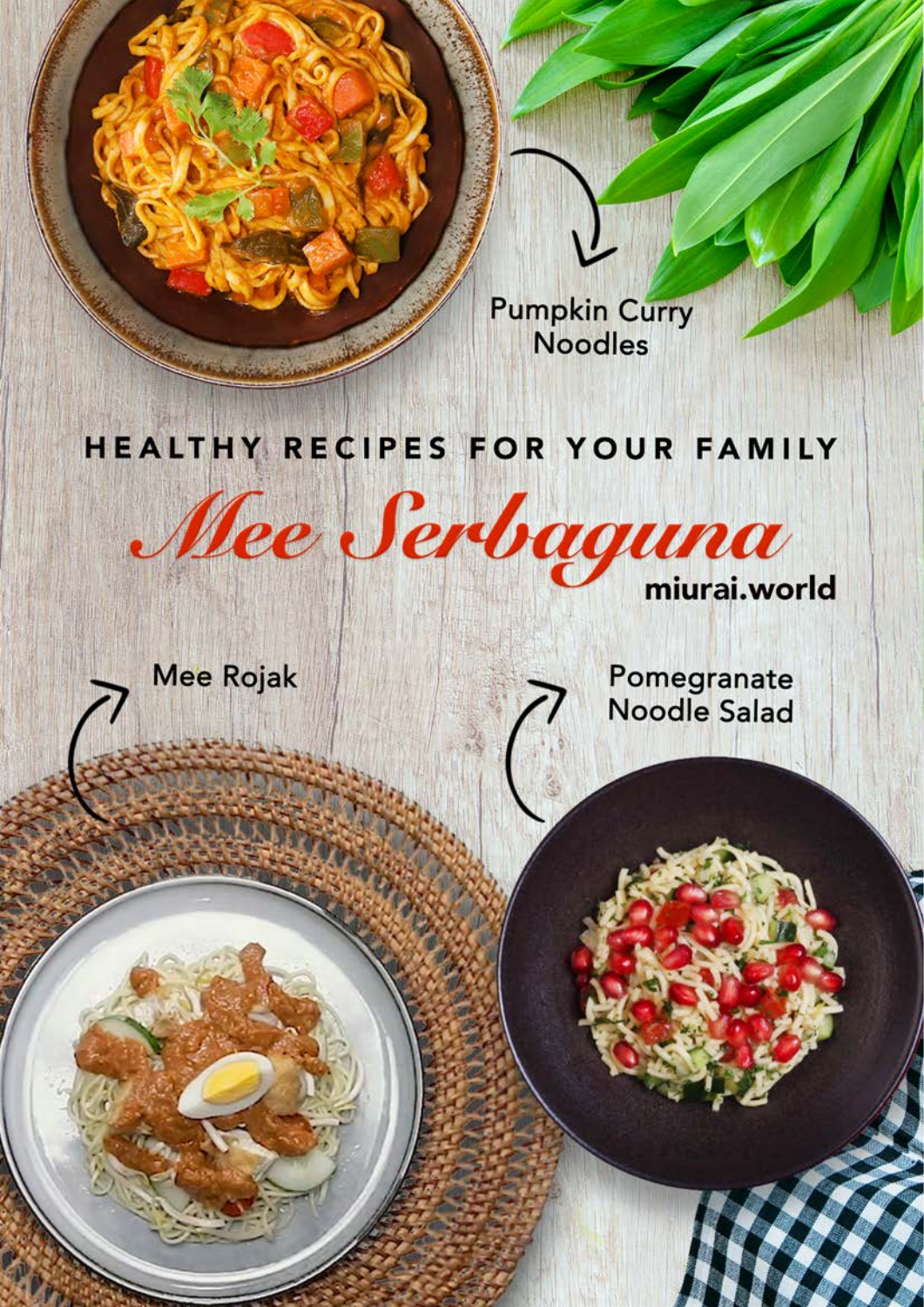



#### **INGREDIENTS:**

2 pieces Mi URAI 1 cucumber, peeled and thinly sliced 100 g bean sprout, cleaned 2 fried tofus, chopped 1 boiled egg, sliced in half 3 cherry tomatoes

#### **FOR SAUCE:**

2 tbsp chili sauce 2 tbsp tomato paste 1 large shallot size clove 5 cloves garlic 50 g tamarind 1 tbsp shrimp paste 6 tbsp palm sugar 600 ml water 100 g sweet potato, steamed and mashed 150 g ground peanuts Sugar (to taste) Salt (to taste)

#### **DIRECTIONS:**

- 1. Cook Mi URAI according to instructions on pack. Set aside
- 2. Mix chili sauce, tomato paste, shallot, garlic, tamarind and shrimp paste. Add some water and mix until smooth.
- 3. Add palm sugar, remaining water, sweet potatoes and ground peanuts. Stir well.
- 4. Cook while stirred until boiled, add sugar and salt. Let cooked. Lift.
- 5. Put boiled Mi URAI on a plate, add cucumber, bean sprouts, tofu and egg.
- 6. Add rojak sauce, serve with lime.

#### **FOR 2 SERVINGS**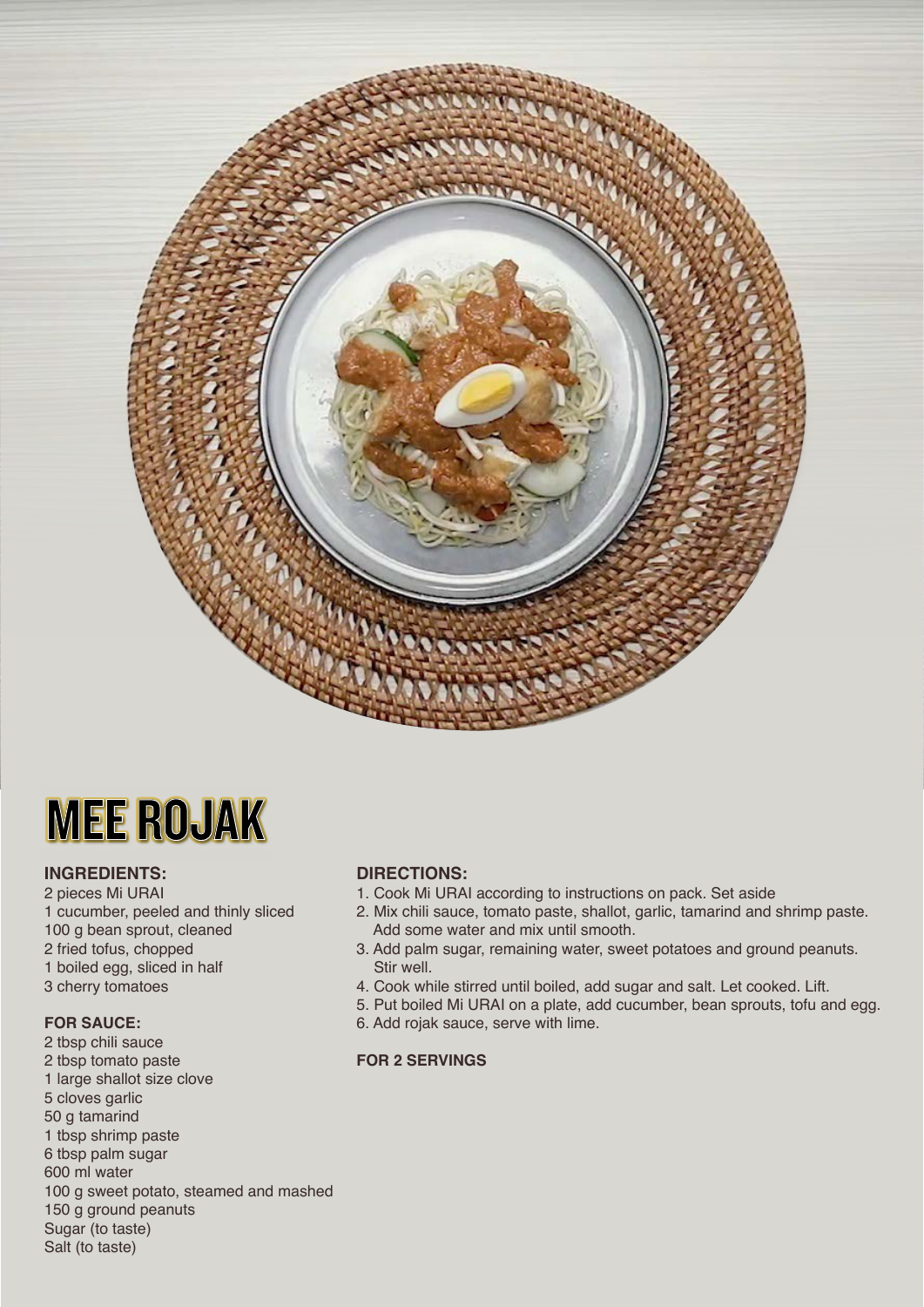## PUMPKIN CURRY NOODLE

#### **INGREDIENTS:**

1 pcs Mi URAI 300 g pumpkin, peeled 700 ml water ½ medium size onion, minced 10 curry leaves, blanched 1-2 carrots, diced ½ red pepper, paprika merah 1/2 buah, diced ½ green pepper, diced 250 ml coconut milk 2 coriander leaves, blanched Sugar and salt (to taste) 1 tbsp acid water 3 tbsp cooking oil

#### **FOR SPICE MIX:**

- 1 tbsp paprika powder 1 tsp chili powder 1 tsp cumin powder 1 tsp fennel powder
- 1½ tbsp curry powder
- 1 tsp funegreek/ kelabet powder

#### **DIRECTIONS:**

- 1. Cook Mi URAI according to instructions on pack. Set aside.
- 2. Boil the yellow pumpkin with water until soft, lift and puree. Set aside.
- 3. Sauté onion until fragrant; add curry leaves and all seasoning powder. Sauté until flavorful.
- 4. Add carrots, red and green chili pepper, stir well.
- 5. Pour yellow pumpkin puree; cook while stirring until it boils.
- 6. Pour coconut milk, boiled. Season with sugar and salt.
- 7. Add coriander leaves, stir well.
- 8. Add Mi URAI, stir well. Lift and serve.

#### **FOR 2 SERVINGS**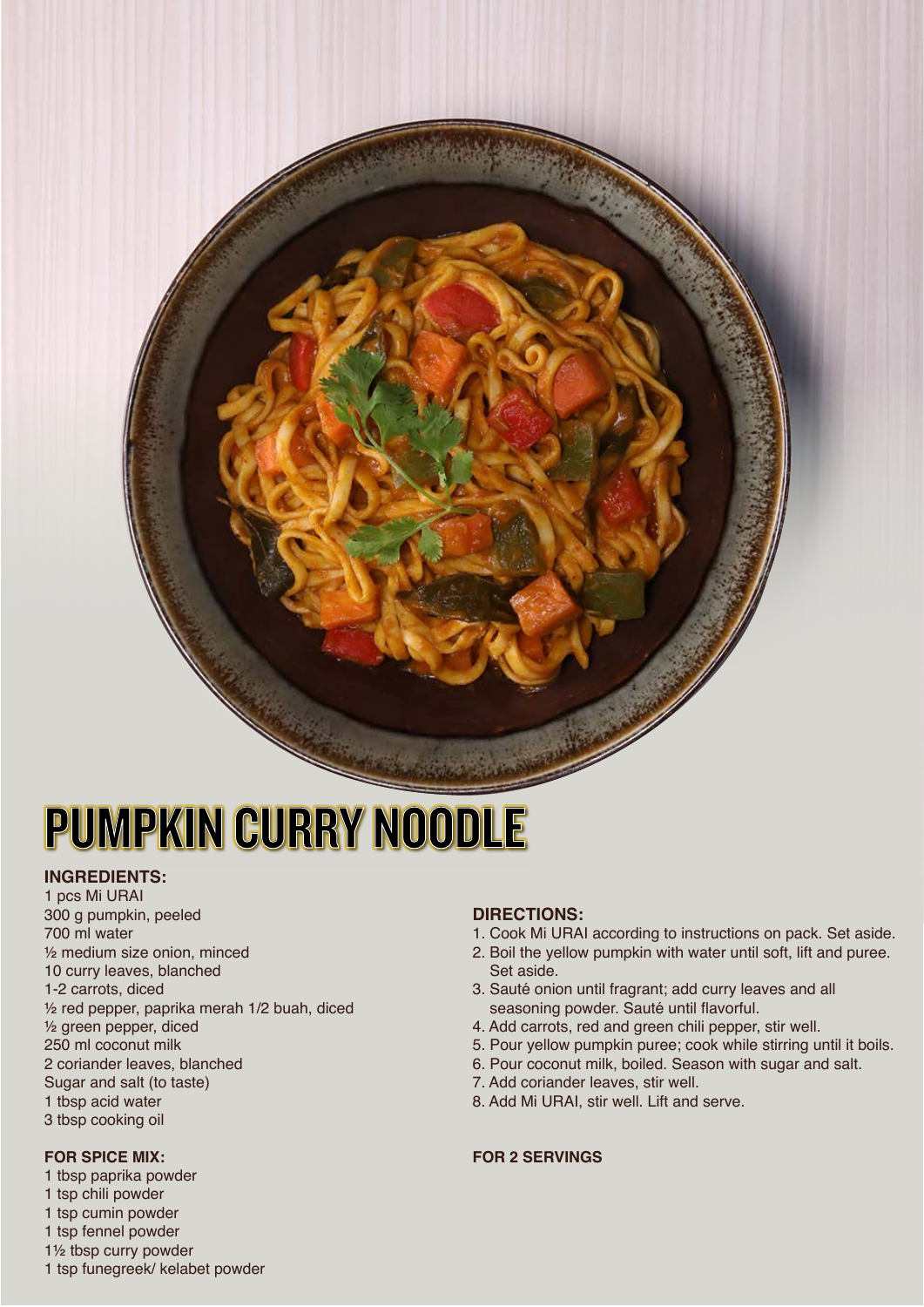

# POMEGRANATE NOODLE SALAD

#### **INGREDIENTS:**

- 2 pcs Mi URAI 75 ml olive oil Salt and suger (to taste) 1 pomegranate, take the seeds 1 zucchini, diced
- 5 mint leave, chopped
- 2 stalks pasley, chopped
- 1 onion, chopped
- 1 tomato, diced
- 1 lemon, peeled

#### **DIRECTIONS:**

- 1. Cook Mi URAI according to instructions on pack. Set aside
- 2. Mix lemon water, lemon zest, olive oil, sugar and salt. Mix well and keep aside.
- 3. Mix pomegranate, zucchini, mint, parsley, onion and tomato. Mix well.
- 4. Add olive oil, mix well.
- 5. Add into the cooked Noodles, store and chill.

#### **FOR 2 SERVINGS**